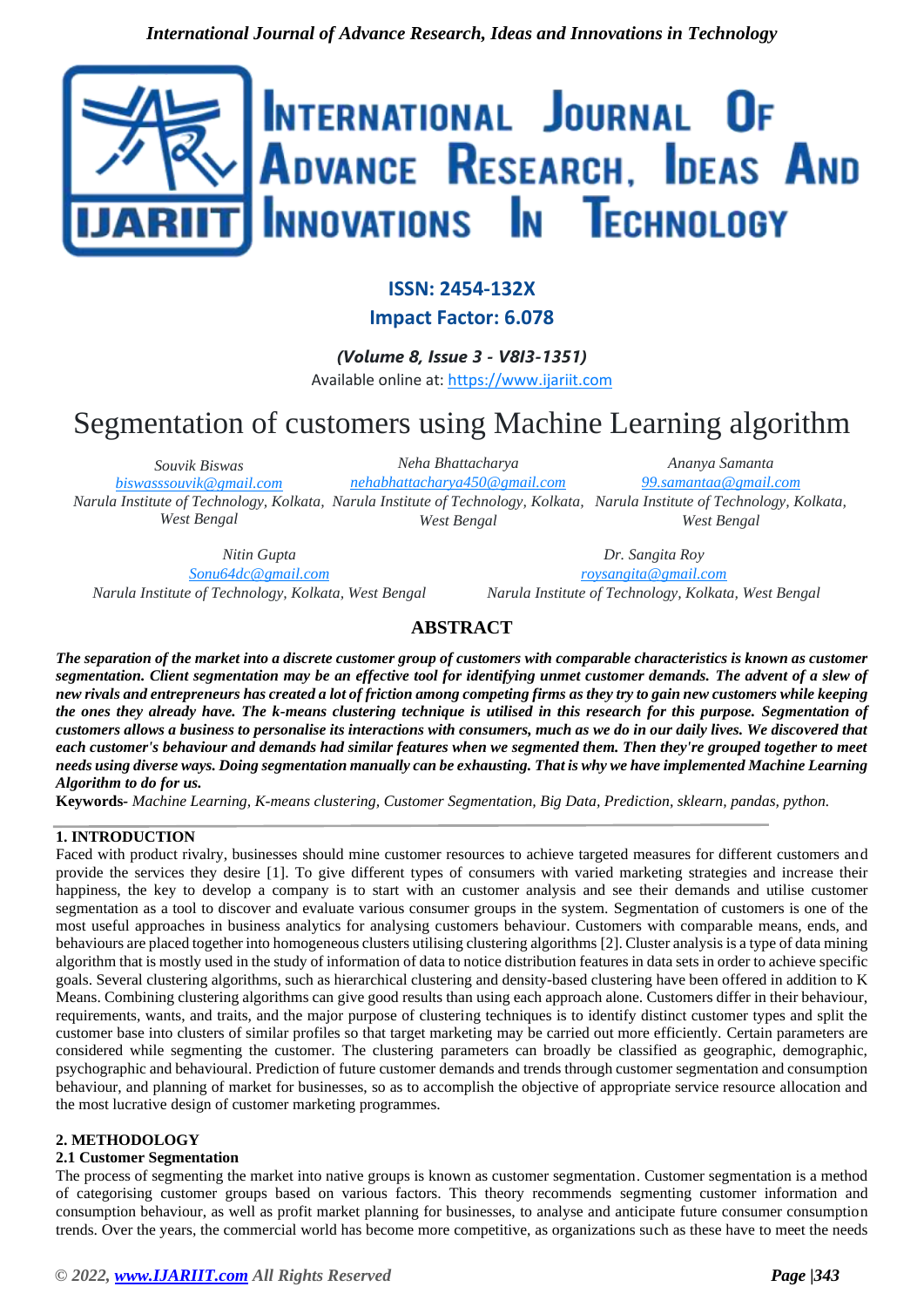# *International Journal of Advance Research, Ideas and Innovations in Technology*

and desires of their customers, attract new customers, and thus improve their businesses.[3] The task of identifying and meeting the needs and requirements of every customer in the business is very difficult. This is because customers can vary according to their needs, wants, demographics, size, taste and taste, features etc. This challenge has adopted the concept of customer segmentation or market segmentation, where consumers are divided into subgroups or segments, where members of each subcategory exhibit similar market behaviours or characteristics.[4]

#### **2.2 Data repository**

Data collection is the process of collecting and measuring information against targeted changes in an established system, which enables one to answer relevant questions and evaluate the results.[5] In all disciplines of study, including the physical and social sciences, the humanities, and business, data collecting is an important aspect of the research process. All data collecting is done with the goal of obtaining high-quality evidence that will allow the analysis to develop concrete and deceptive responses to the questions posed. The dataset used in this paper were collected from Kaggle.

#### **2.3 Clustering**

Clustering is the process of grouping information into a dataset based on some commonalities. There are several algorithms, which can be applied to datasets based on the provided condition.[6] However, no universal clustering algorithm exists, hence it becomes important to choose the appropriate clustering techniques. It is basically a grouping of items based on their similarity and dissimilarity. There are several types of clustering algorithms that may be used to efficiently classify data. In this paper, we have implemented K-means clustering algorithm using the Python sklearn library.

#### **2.4 K-Means Clustering**

The K-means clustering algorithm is a division-based clustering technique. To re-divide data items and re-update cluster centres, it uses a practical iterative method. The algorithm's core concept is to consider a collection of element objects and the number of clusters to be formed. In the first round, a random sample element is chosen as the cluster centre. After analysing the distance between additional sample items and the centre point, the clusters are split into groups based on the distance. The iterative operation of the above steps is repeated in each of the following rounds, and the average of the element objects obtained this time is used as the middle point of another round of clustering till the criterion that the clustering midpoint does not change in the iteration process is met.

## **3. COMPARING CLUSTERING TECHNIQUE**

In order to determine which clustering method should be used in which case, it is necessary to examine the many clustering techniques described. The table of comparisons is as follows:

| Table 1. Various Clustering Techniques |             |               |              |            |
|----------------------------------------|-------------|---------------|--------------|------------|
| Criteria                               | Affinity    | Density Based | Hierarchical | K-Means    |
|                                        | Propagation | Clustering    | Clustering   |            |
| <b>Computation Speed</b>               | Low         | Low           | Low          | High       |
| <b>Clustering Time</b>                 | More        | More          | More         | Less       |
| Granularity                            | No          | Yes           | No           | <b>Yes</b> |
| Effect on size of data                 | Not Good    | Not Good      | Not Good     | Good       |
| Handle Dynamic Data                    | Yes         | Yes           | No           | <b>Yes</b> |
| Clustering<br>Result                   | High        | Medium        | Low          | Medium     |
| Efficiency                             |             |               |              |            |

**Table 1: Various Clustering Techniques**

Each and every method for clustering has its own set of benefits and drawbacks depending on the circumstance. For segmentation, K Means is the most often used clustering method. The K Means need a difficult to anticipate starting number of clusters, which might alter clustering results. Hierarchical clustering requires no initial number of cluster conditions, has a high temporal complexity, and is best suited for small to medium-sized datasets. The density-based clustering approach may be used to discover arbitrary formed clusters; however, it is inefficient when there is a large density difference between datapoints. The Affinity Propagation approach does not require a starting cluster, and the clustering result efficiency is great which ensures high clustering efficiency and applicability from small to medium datasets.

#### **4. MARKET SEGMENTATION**

Market segmentation is the process of categorising clients into groups with comparable characteristics such as purchasing behaviour, lifestyle, and food preferences. Market segmentation is a core strategic developing marketing concept that involves categorising people into distinct groups based on their eagerness, purchasing potential, and interest in purchasing. The segmentation procedure is carried out based on people's similarity in numerous parameters linked to the product in question. The more exactly and properly segments are used by a company to target clients, more the successful the company is in the marketplace. The basic objective of market segmentation is to precisely estimate consumer wants and hence increase profitability by acquiring or manufacturing items in the right quantity at the right time for the right client at the best price. To achieve these demanding standards, market segmentation using the k-means clustering approach may be used to make suitable forecasting and planning decisions. Cluster analysis may be used to categorise items such as brands, goods, utility, durability, and simplicity of use. For example, in a positioning exercise, which brands are grouped together in terms of customer perceptions, or which towns are grouped together and in terms of income, qualification, and so on.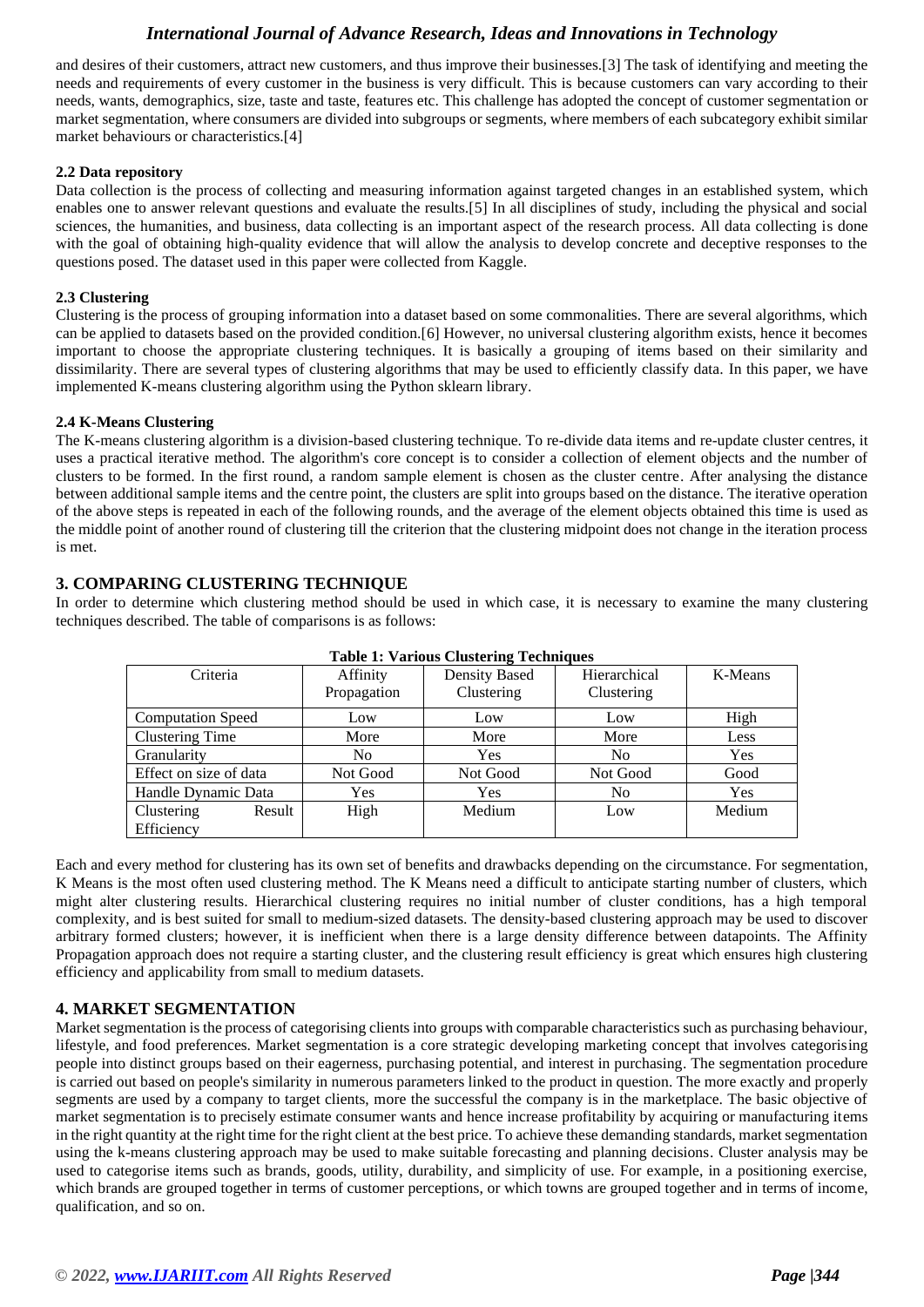#### **5. PROPOSED MODEL**

#### **5.1 Importing Packages and Data**

We began by loading all of the necessary libraries and dependencies. Customer id, gender, age, income, and spending score are the columns in the dataset. The matplotlib, pandas, Numpy and sklearn libraries have been imported. Pandas and NumPy will be used to manipulate data, sklearn will be used for modelling, and matplotlib will be used to plot graphs and pictures. Then, to put the data into the pandas data frame after loading the library. We'll utilise pandas' read csv function to do this.

#### **5.2 Data Cleaning**

We'll find that the data isn't nearly as valuable after importing the package and data, so we'll need to clean and organise it so that we can extract more significant insights.

#### **5.3 Plotting of Graphs**



**Chart 1: Box Plotting of Annual Income and Spending Score**

To verify the distribution of male and female population in the dataset, we created a bar plot. The female population much outnumbers the male population. We also created a bar graph to examine the distribution of clients by age group.



**Chart 2: Bar Plot of Female and Male Customers**



**Chart 3: Bar Plot of Customer Distribution based on age**

#### **5.4 Select the optimal number of groups:**

When using the k-means clustering method, one of the most important jobs is determining the ideal number of clusters. It's worth noting that while a k-means clustering model can converge for any value of K, not all values of K will result in the optimal model. We're going to use the elbow method.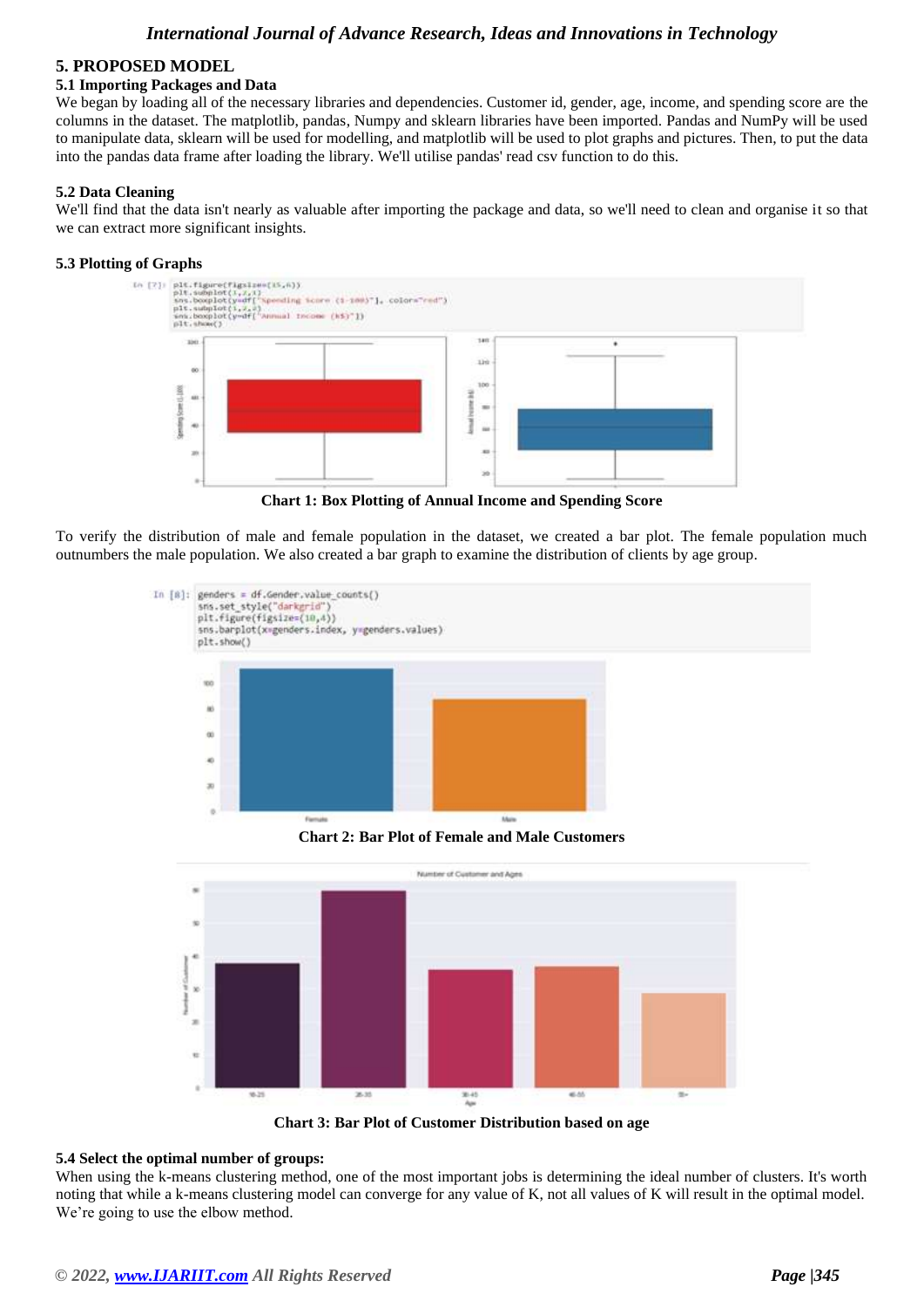## *International Journal of Advance Research, Ideas and Innovations in Technology*

#### **5.5 Elbow Method**

Calculate the Within Cluster Sum of Squared Errors (WCSS) for different values of k, and choose the k for which WCSS first starts to diminish.

The optimal K value is found to be 5 using the elbow method. We picked 5 since the inertia or sum of squared distance changes very little if the number of clusters is increased beyond 5.

The next stages can be summarised as follows:

- 1. Calculate K-Means clustering for various K values ranging from 1 to 10 clusters.
- 2. Calculate the total within-cluster sum of squares for each K. (WCSS).
- 3. Draw the WCSS curve versus the number of clusters K.
- 4. In most cases, the location of a bend in the plot is used to determine the proper number of clusters.



**Chart 4: Graph Between K value and WCSS**

#### **5.6 Visualization**

Finally, a 3D plot was built to show the consumers' spending scores in proportion to their annual income. The data points are separated into five groups, each of which is represented by a different colour in the 3D picture.



**Chart 5: 3D Plot to illustrate the customers' spending scores versus annual income**

#### **6. CONCLUSION**

When dealing with large volumes of data, companies must use more efficient clustering algorithms for customer segmentation. These clustering models must be capable of processing such a large volume of data. Each of the clustering approaches listed above has its own set of benefits and drawbacks. Using the aforementioned strategies, it was revealed that a hybrid way of combining algorithms can be beneficial depending on the circumstance and requirement, and applying the strategy correctly. To analyse,